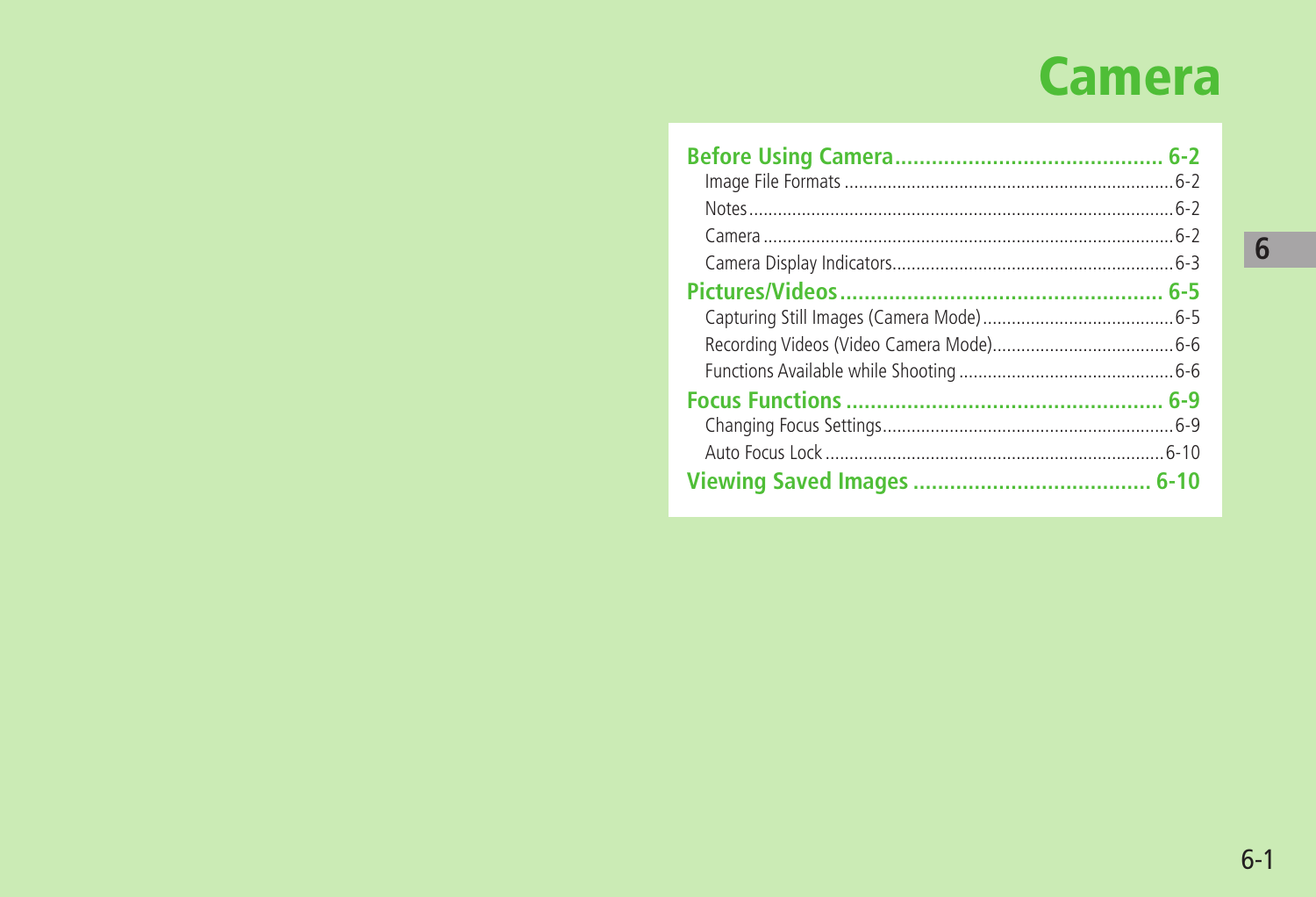## <span id="page-1-0"></span>**Before Using Camera**

**832P features approximately 3.2 Mega Pixel CMOS Auto-focus Camera capable of capturing still images and videos.**

### **Image File Formats**

**6**

### **Captured images/videos are saved to Data Folder.**

| <b>Image Type</b> | <b>File Format</b>           | <b>Save Location</b> |
|-------------------|------------------------------|----------------------|
| Still images      | JPEG (.jpg)                  | Camera (Pictures)    |
| Videos            | MPEG-4 (.3gp),<br>ASF (.asf) | Camera (Videos)      |

● To save files to microSD Card: Storage setting: r P.6-8

### **Notes**

- Remove dust/debris from lens cover with a soft cloth.
- Handset movement may blur images especially in dark places; hold handset firmly.
- Capturing/saving images immediately after handset has been left in a hot place may affect image quality.
- Exposing lens to direct sunlight may affect image quality.

### **Shutter Click**

Shutter click sounds at fixed volume even in Manner Mode.

 $\bullet$  To change shutter click sound:  $\leq P.6-8$ 

### **Camera**

**Press**  $\boxed{\bullet}$  **in Standby to activate Camera, or press and hold in Standby to activate Video Camera.**



#### **Note**

- Alternatively, **Main Menu** X **Camera** X **Camera** or **Video Camera**
- Camera is not available when battery is low.
- Incoming calls, Alarm and low battery cancel Camera. Captured images/ recorded videos are retained. Save data when Camera restarts.
- When left in preview window for three minutes, Camera is canceled and previous window returns.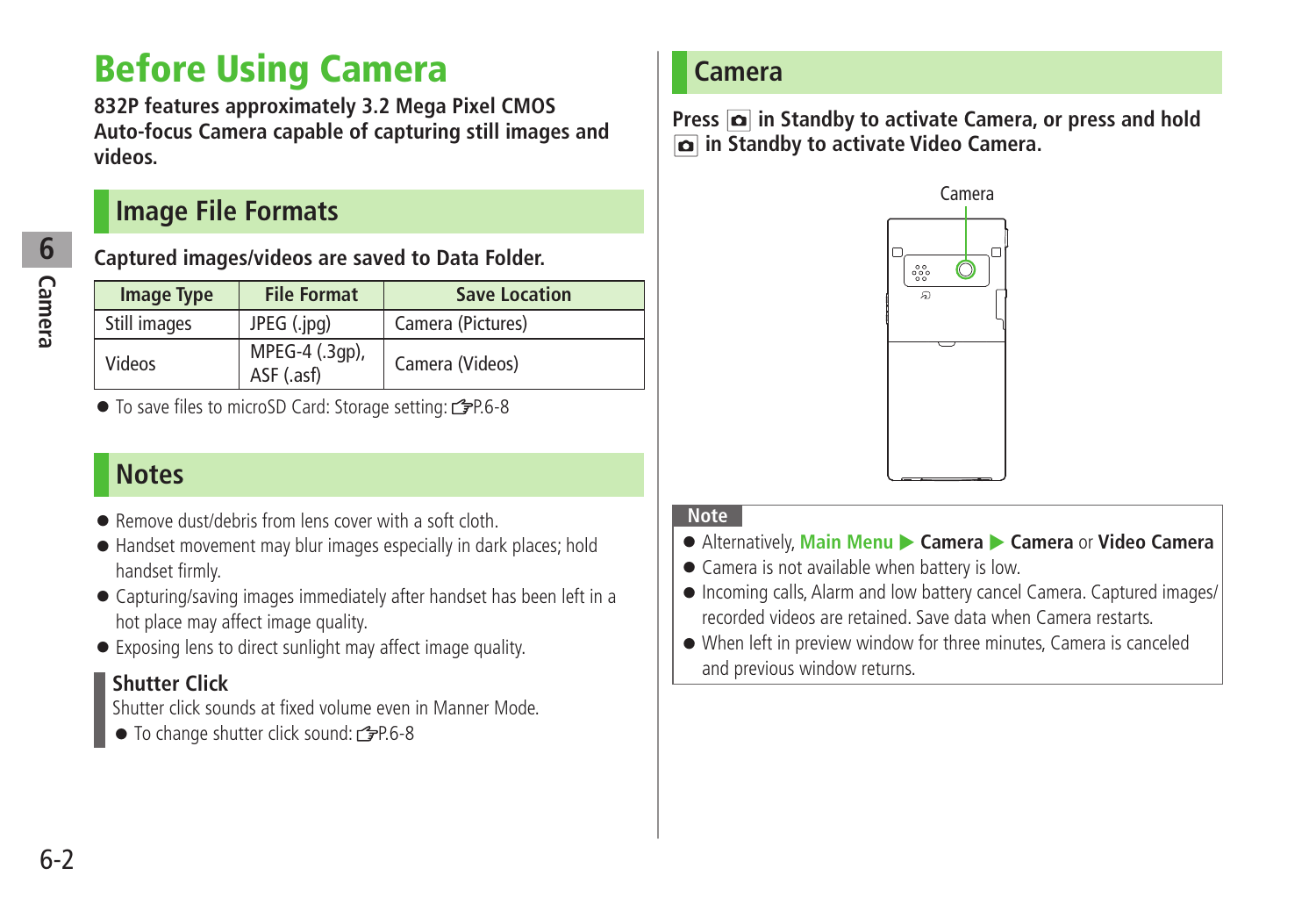## <span id="page-2-0"></span>**Camera Display Indicators**

### ■ **Picture Preview Window**



|              | <b>Item</b>                      | <b>Description</b>                                                                                                                                                                                                     | <b>Operation</b>                                                     |
|--------------|----------------------------------|------------------------------------------------------------------------------------------------------------------------------------------------------------------------------------------------------------------------|----------------------------------------------------------------------|
| $\bullet$    | Toggle Camera mode   Camera mode | A / 결 / 젤 Action mode (Auto/Auto bracket/<br>Manual) (Cont. shooting set.: £P.6-8)                                                                                                                                     | [Video/Cont./Camera]<br>• Switch Action mode:<br>C <sub>FP.6-8</sub> |
| ❷            | Storage setting                  | D Phone a microSD Card                                                                                                                                                                                                 | 9                                                                    |
| ❸            | No. of frames                    | Show number of remaining frames                                                                                                                                                                                        |                                                                      |
| ❹            | Image stabilizer                 | Correct camera shake                                                                                                                                                                                                   | ( <del>C</del> ) P.6-8)                                              |
| ❺            | Indicator                        | Turn indicators on/off                                                                                                                                                                                                 | A                                                                    |
| ❺            | Auto Focus Lock                  | Lock focus on the subject (CFP.6-10)                                                                                                                                                                                   | $\circ$                                                              |
| ❼            | Top indicator                    | Indicate vertical direction                                                                                                                                                                                            |                                                                      |
| ❸            | Focus Guide                      | Adjust focus automatically                                                                                                                                                                                             |                                                                      |
| ❹            | Zoom bar                         | Indicate zoom level (r P.6-7)                                                                                                                                                                                          | Q zoom in/ O zoom out<br>• Long press: continuous zoom               |
| ◍            | Brightness*                      | Adjust brightness (Level -3 to $+3$ )                                                                                                                                                                                  | $\rightarrow$ Select a level<br>$\overline{1}$                       |
| ❶            | White balance*                   | <b>Rufo</b> Auto<br>$\Rightarrow$ Fine $\bullet$ Cloudy<br><b>External Execution</b> C Fluorescent light                                                                                                               | $\rightarrow$ Select a mode<br>$\overline{2}$                        |
| ®            | Photo mode*                      | <b>D</b> Portrait<br><b>ROBERT</b> Normal<br><b>Ex</b> Sports<br><b>2</b> Scenery<br>Night mode<br><b>TOI</b> Food<br><b>Ex Backlight ▼</b> Character <b>&amp;</b> Snow<br><b>El</b> Sunset<br>$\leftrightarrow$ Pet   | $\overline{\mathcal{F}}$ $\rightarrow$ Select a mode                 |
| ®∣           | Image quality*                   | $\frac{N}{\text{optical}}$ Normal $\frac{E}{\text{LRE}}$ Fine $\frac{S}{\text{LRE}}$ Super fine                                                                                                                        | $\rightarrow$ Select a mode<br>4 <sup>1</sup>                        |
| ❶            | Image size*                      | <b>XHM</b> 2M Wide<br>$\frac{1}{2}$ 2M<br>$H_1$ 3M<br><b>X HI VGA</b><br>$\frac{1}{2}$ 1M<br><b>Eth</b> Stand-by<br><b>REAL</b> QVGA<br>$\frac{1}{x}$ H <sub>t</sub> QCIF<br>$x$ <sup>12</sup> <sub>1</sub> , Sub-QCIF | $\overline{5}$ $\rightarrow$ Select a size                           |
| ⊕∣           | High Sensitive*                  | <b>O</b> ON <b>P</b> OFF                                                                                                                                                                                               | $\rightarrow$ Select on/off<br>6                                     |
| $\mathbf{G}$ | Focus* (rep.6-9)                 | <b>ED</b> Face Detection <b>AF</b> Auto <b>C</b> Close-up<br>Landscape<br>A                                                                                                                                            | $\circ$<br>$\rightarrow$ Select a mode                               |
| ⊕            | Auto timer                       | $(\mathscr{P}P.6-6)$                                                                                                                                                                                                   | $\rightarrow$ Toggle on/off<br>71                                    |
|              |                                  | * Alternatively, $\boxed{\circ}$ $\boxed{\circ}$ $\rightarrow$ $\boxed{\circ}$ to highlight an item $\rightarrow$ $\boxed{\circ}$ to select a setting                                                                  |                                                                      |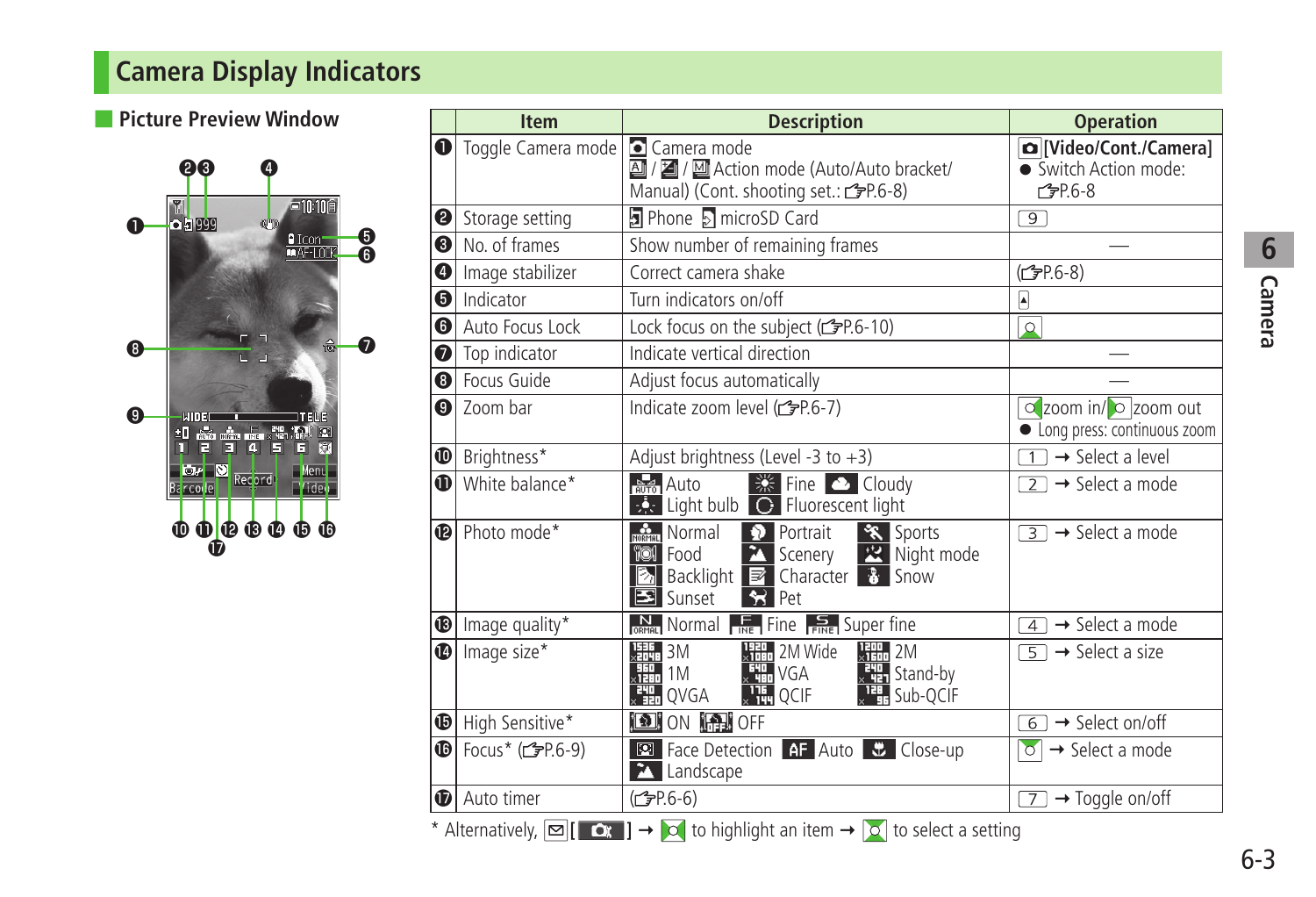### ■ **Video Preview Window**



|    | <b>Item</b>                                                                                                                                           | <b>Description</b>                                                                                                                                                                                                  | <b>Operation</b>                                     |
|----|-------------------------------------------------------------------------------------------------------------------------------------------------------|---------------------------------------------------------------------------------------------------------------------------------------------------------------------------------------------------------------------|------------------------------------------------------|
| O  | Toggle Camera mode                                                                                                                                    | 曾Video camera mode                                                                                                                                                                                                  | [Video/Cont./Camera]                                 |
| ❷  | Storage setting                                                                                                                                       | 同 Phone 5 microSD Card                                                                                                                                                                                              | $9^{-}$                                              |
| ❸  | Memory capacity bar                                                                                                                                   | Indicate memory status (appears in red when<br>memory is full)                                                                                                                                                      |                                                      |
| ❹  | File size setting                                                                                                                                     | Mail restrict'n(S) & Long time                                                                                                                                                                                      | (子P.6-8)                                             |
| ❺  | Recordable time                                                                                                                                       | Indicate recordable time                                                                                                                                                                                            |                                                      |
| 6∣ | Movie type set                                                                                                                                        | Records only video                                                                                                                                                                                                  | ( <del>f</del> P.6-8)                                |
| ❼  | Indicator                                                                                                                                             | Turn indicators on/off                                                                                                                                                                                              | ۱                                                    |
| ❸∣ | Auto Focus Lock                                                                                                                                       | Lock focus on the subject (repr.6-10)                                                                                                                                                                               | $\Omega$                                             |
| ❸  | Top indicator                                                                                                                                         | Indicate vertical direction                                                                                                                                                                                         |                                                      |
| ❶  | Focus Guide                                                                                                                                           | Adjust focus automatically                                                                                                                                                                                          |                                                      |
| O  | Zoom bar                                                                                                                                              | Indicate zoom level (r P.6-7)                                                                                                                                                                                       | o zoom in/ O zoom out<br>long press: continuous zoom |
| ⊕∣ | Brightness*                                                                                                                                           | Adjust brightness (Level -3 to $+3$ )                                                                                                                                                                               | $\rightarrow$ Select a level                         |
| ®∣ | White balance*                                                                                                                                        | $\frac{1}{200}$ Fine $\bigcirc$ Cloudy<br>Auto<br><b>BARE Light bulb C</b> Fluorescent light                                                                                                                        | $\overline{2}$ $\rightarrow$ Select a mode           |
| ❶  | Photo mode*                                                                                                                                           | Sports<br>$\frac{1}{\text{mmm}}$ Normal $\frac{1}{\sqrt{2}}$ Portrait<br><b>X</b> Scenery X Night mode<br><b>TOI</b> Food<br><b>Backlight B</b> Character <b>&amp;</b> Snow<br><b>E</b> Sunset<br>$\rightarrow$ Pet | $\overline{3}$ $\rightarrow$ Select a mode           |
|    | $\bigcirc$ Image quality*                                                                                                                             | $\frac{N}{\text{obsnet}}$ Normal $\frac{F}{\text{CME}}$ Fine $\frac{S}{\text{BME}}$ Super fine                                                                                                                      | $\rightarrow$ Select a mode<br>$\overline{4}$        |
|    | $\bullet$ Image size*                                                                                                                                 | 、 <mark>韩</mark> ,VGA 、韩,HVGA Wide 、韩,QVGA<br>、「H QCIF 、「H Sub-QCIF                                                                                                                                                 | $\overline{5}$ $\rightarrow$ Select a size           |
| ❶  | Focus* (rgP.6-9)                                                                                                                                      | AF Auto <b>&amp;</b> Close-up <b>A</b> Landscape                                                                                                                                                                    | $\rightarrow$ Select a mode<br>$\circ$               |
| ®  | Auto timer                                                                                                                                            | (子P.6-6)                                                                                                                                                                                                            | $\rightarrow$ Toggle on/off<br>7                     |
|    | * Alternatively, $\boxed{\circ}$ $\boxed{\circ}$ $\rightarrow$ $\boxed{\circ}$ to highlight an item $\rightarrow$ $\boxed{\circ}$ to select a setting |                                                                                                                                                                                                                     |                                                      |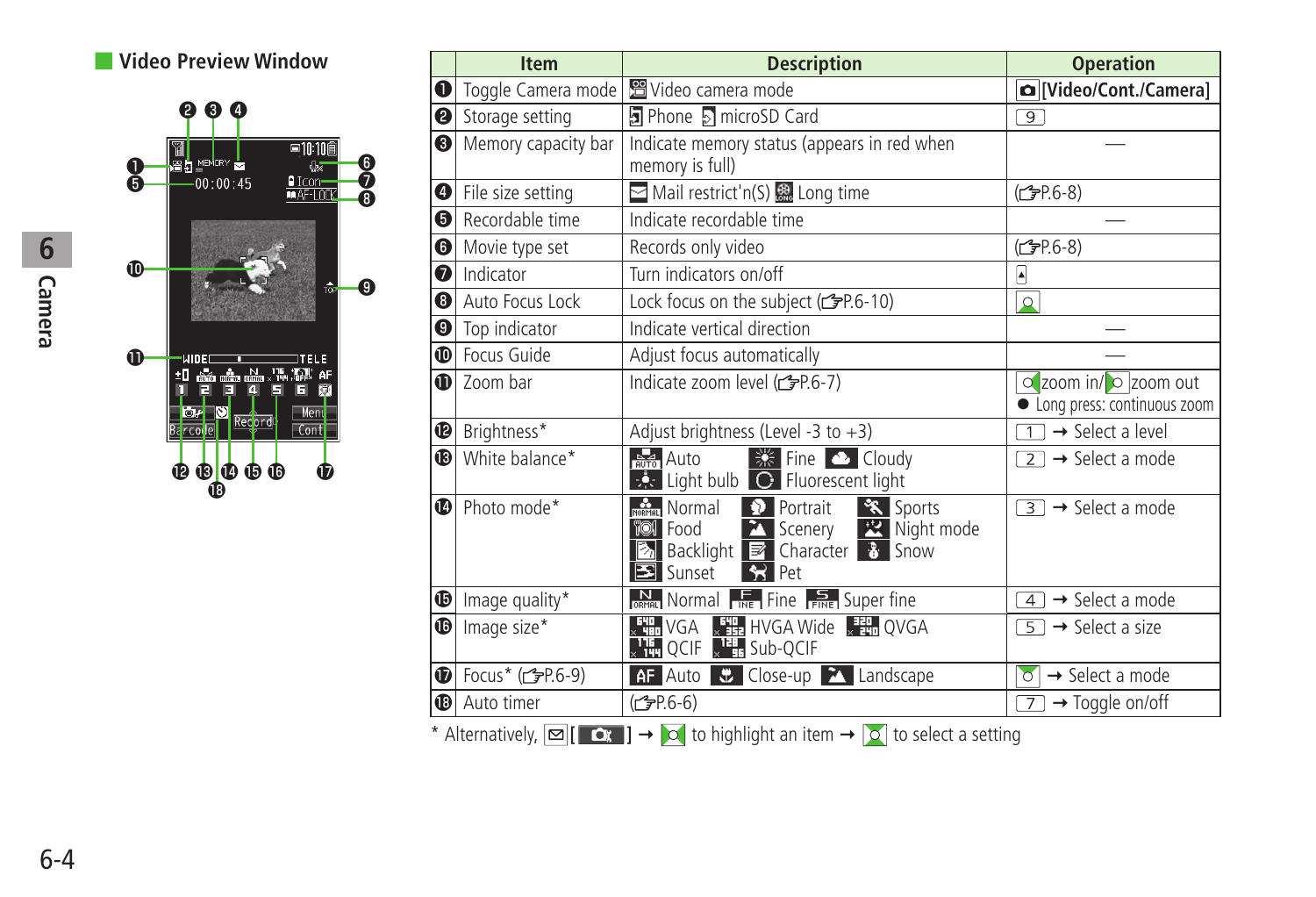# <span id="page-4-0"></span>**Pictures/Videos**

- Confirm battery strength (rep.1-9) and memory (rep.6-8) before recording. When battery is low, video cannot be recorded.
- Captured images and videos are automatically saved to Data Folder. To select save location each time, turn **Auto save set** to **OFF** ( $\leq$ P6-8).

## **Capturing Still Images (Camera Mode)**

- **Press**  $\boxed{\text{O}}$  **to activate Camera**
- **2 Frame subject**
- **3 [Record]** or  $\boxed{0}$  to capture **the image**

Shutter click sounds at fixed volume. Image is automatically saved.

- When **Focus** is set to **Auto** or **Face Detection**, Camera automatically focuses on subject before capturing image.
- **4 to exit**

Return to Standby.



**Picture Preview Window**

## **Continuous Shooting**

**Capture a succession of up to 20 still images automatically with a single press.**

**1** In Picture Preview Window,



**A** appears (Indicators vary by Action mode).

- To set Continuous Shooting: <del>『</del>P.6-8
- **2** Frame subject  $\rightarrow$  **[Record]** or  $\boxed{0}$

Images are automatically saved.

- When **Focus** is set to **Auto**, Camera automatically focuses on subject before capturing image.
- $\bullet$  To stop shooting halfway:  $\overline{C \cup R}$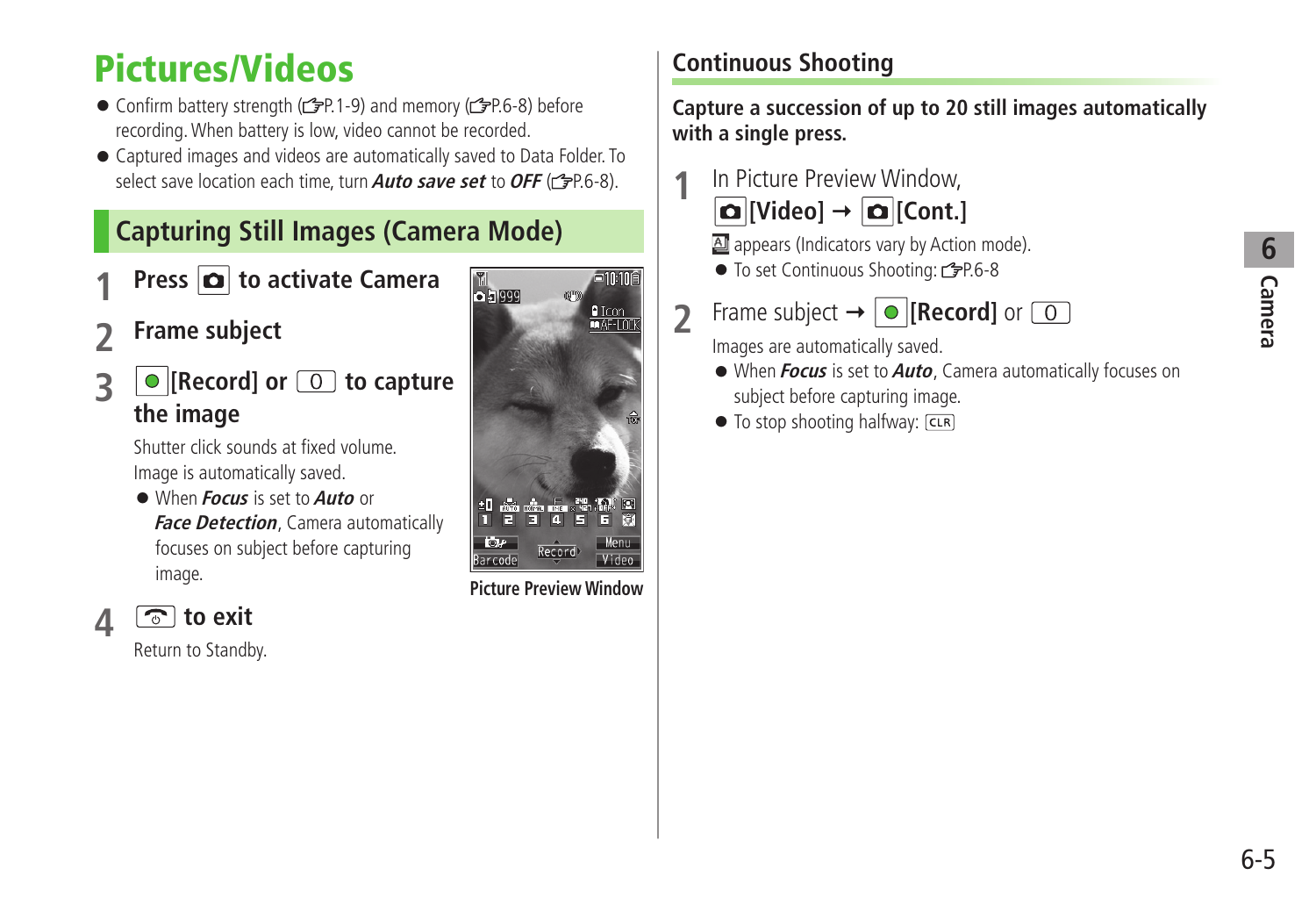### <span id="page-5-0"></span>**Recording Videos (Video Camera Mode)**

- **Press and hold**  $\boxed{\bullet}$  **to activate Video Camera**
- **2 Frame subject**
- **3 e** [Record] or **O** to start **recording**

Tone sounds.

● When **Focus** is set to **Auto**, Camera automatically focuses on subject before recording begins. During recording, auto focus functions regardless of Focus setting.



**Video Preview Window**

 $Cont$ 

**Barcode** 

## **4 [Stop] or to end recording**

Tone sounds.

Video is automatically saved.

● Recording stops automatically at maximum recording time.

**5 b** exit

Return to Standby.

**Note**

● Alternatively,  $\boxed{\bullet}$  →  $\boxed{\bullet}$  [Video] to activate Video Camera

## **Functions Available while Shooting**

**From** Camera mode:  $\bullet$ Action mode:  $\boxed{\bullet}$   $\boxed{\bullet}$  **[Video]**  $\boxed{\bullet}$  **[Cont.]** Video camera mode: Press and hold

#### ■ **Auto Timer**

- $\triangleright$  **[x**<sup>*l*</sup>**]** [Menu]  $\rightarrow$  *Auto timer*  $\rightarrow$  *ON*  $\rightarrow$  Enter time (seconds)  $\rightarrow$  $\bullet$  [Record] or  $\circledcirc$  ( $\rightarrow$  For video,  $\circledcirc$  [Stop] or  $\circledcirc$ )
- Auto timer tone sounds. After set period of time, shutter is released and recording starts.
- When Auto timer is active, **[Quit]** or **CLR** to return to preview window without canceling Auto timer.
- Auto timer is not available when **Cont. shooting set.** is set to **Manual**.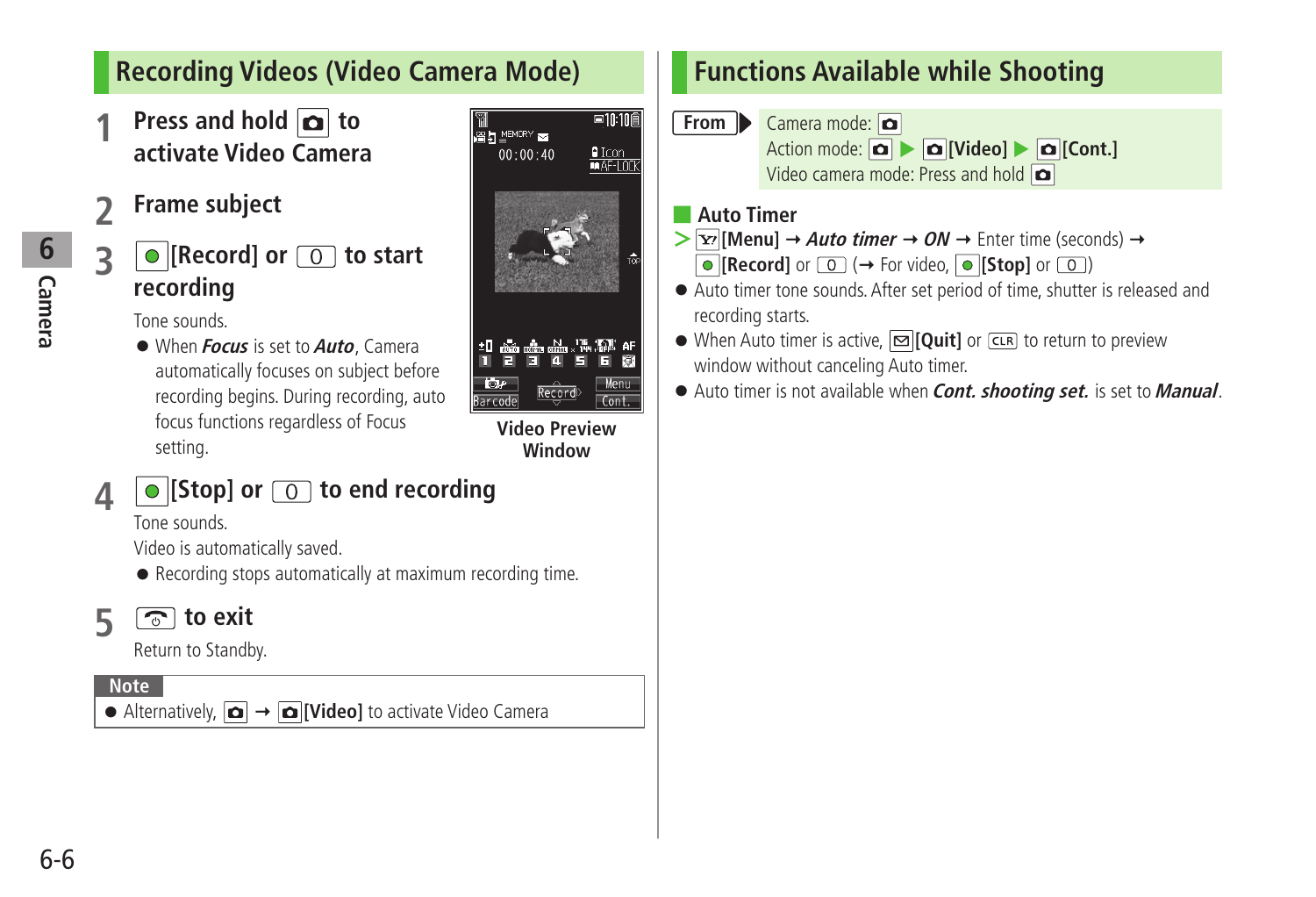#### ■ **Zoom**

- > **○** (zoom in) or **D** (zoom out) to adjust zoom  $\rightarrow$  **0 [Record]** or **0**
- Press and hold **o** for continuous zoom.
- Zoom is available during video recording.
- Zoom is disabled when **Image size** is set as follows:
	- ・ **3M** or **2M Wide** (Camera mode)
- Zoom may change image quality.
- Maximum zoom levels for individual image size are as follows.

| Camera mode       | <b>Size</b>         |           | Zoom level   Max. level (approx.) |
|-------------------|---------------------|-----------|-----------------------------------|
| Camera            | 3M (1536×2048)      | 1 level   | 1.0 times                         |
| (High             | 2M Wide (1920×1080) | 1 level   | 1.0 times                         |
| sensitiv.:        | 2M (1200×1600)      | 6 levels  | 1.3 times                         |
| OFF)              | 1M (960×1280)       | 11 levels | 1.6 times                         |
|                   | VGA (640×480)       | 21 levels | 3.2 times                         |
|                   | Stand-by (240×427)  | 21 levels | 2.4 times                         |
|                   | QVGA (240×320)      | 21 levels | 3.2 times                         |
|                   | QCIF (176×144)      | 31 levels | 5.3 times                         |
|                   | Sub-QCIF (128×96)   | 31 levels | 8.0 times                         |
| Camera            | VGA (640×480)       | 11 levels | 1.6 times                         |
| (High             | Stand-by (240×427)  | 21 levels | 2.4 times                         |
| sensitiv.:        | QVGA (240×320)      | 21 levels | 3.2 times                         |
| ON)               | QCIF (176×144)      | 31 levels | 5.3 times                         |
|                   | Sub-QCIF (128×96)   | 31 levels | 8.0 times                         |
| <b>Continuous</b> | VGA (480×640)       | 11 levels | 1.6 times                         |
| shooting          | QVGA (240×320)      | 21 levels | 3.2 times                         |
|                   | QCIF (144×176)      | 31 levels | 5.3 times                         |
|                   | Sub-QCIF (96×128)   | 31 levels | 8.0 times                         |

| Camera mode | <b>Size</b>                |           | Zoom level Max. level (approx.) |
|-------------|----------------------------|-----------|---------------------------------|
|             | Video camera VGA (640×480) | 11 levels | 1.6 times                       |
|             | HVGA Wide (640×352)        | 11 levels | 1.6 times                       |
|             | QVGA (320×240)             | 21 levels | 2.4 times                       |
|             | QCIF (176×144)             | 31 levels | 4.4 times                       |
|             | Sub-QCIF (128×96)          | 31 levels | 6.0 times                       |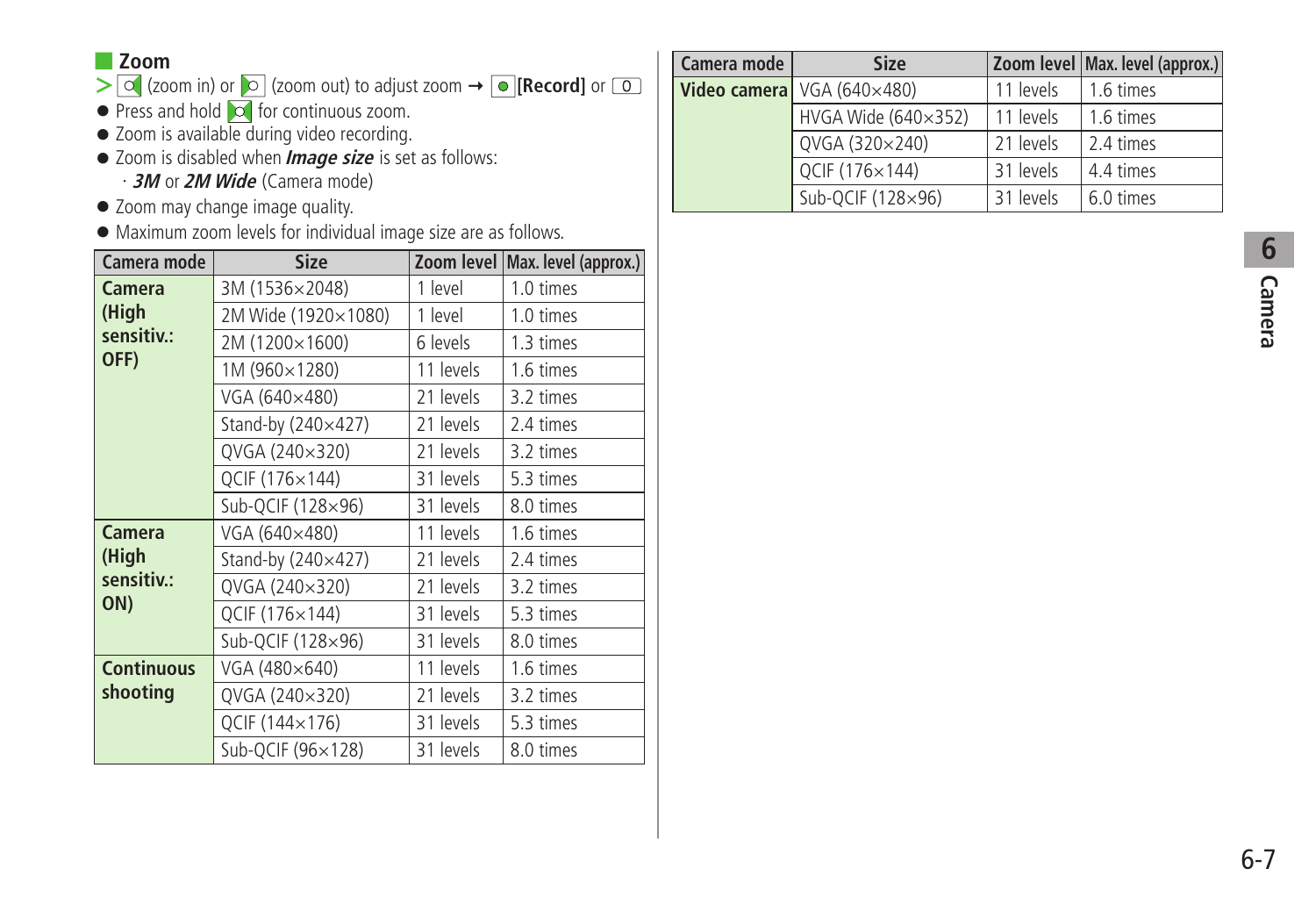### ■ **Functions Available in Preview Window**

- Change settings before initiating image capture. Some functions are changeable with simple key operations (FP.6-3, P.6-4).
- Some operations are not available depending on camera mode or image size.
- $\triangleright$  **[Menu]**  $\rightarrow$  Select an item (See below)

| <b>Item</b>               | <b>Operation/Description</b>                                                                                                                                                                                                                                                                                                                                                                                                                                                                                                                          |  |
|---------------------------|-------------------------------------------------------------------------------------------------------------------------------------------------------------------------------------------------------------------------------------------------------------------------------------------------------------------------------------------------------------------------------------------------------------------------------------------------------------------------------------------------------------------------------------------------------|--|
| CHG camera-<br>mode       | > Camera mode, Video camera mode,<br>Action mode or Bar code reader                                                                                                                                                                                                                                                                                                                                                                                                                                                                                   |  |
| Folder jump               | Open destination folder                                                                                                                                                                                                                                                                                                                                                                                                                                                                                                                               |  |
| Image size                | $>$ Select a size                                                                                                                                                                                                                                                                                                                                                                                                                                                                                                                                     |  |
| File size<br>setting      | Select <i>Mail restrict'n(S)</i> for S! Mail attachments or<br><b>Long time</b> for long-time recording                                                                                                                                                                                                                                                                                                                                                                                                                                               |  |
|                           | <b>Image quality</b> $>$ Select an item<br>In Video camera mode, this function is available only<br>when <b>File size setting</b> is set to <b>Long time</b> .                                                                                                                                                                                                                                                                                                                                                                                        |  |
| Camera<br>settings        | $\triangleright$ Select an item<br>$\cdot$ Brightness $\rightarrow$ 0<br>· <b>White balance</b> : Adjust color tone<br>· <b>Color mode set</b> : Select a color mode<br>· <b>Photo mode</b> : Select a mode suitable for the place<br>$·$ Focus: r <sup><math>2</math></sup> P.6-9<br>· Img. stabilizer: Minimize camera shake<br>automatically<br>· <b>Shoot with frame</b> : Add frame to image<br>· <b>Shutter sound</b> : Select a shutter click sound<br>· <b>Flicker correction</b> : Minimize flicker while shooting<br>near fluorescent light |  |
| <b>Storage</b><br>setting | $\geq$ Select an item<br>$\cdot$ Store in $\rightarrow$ Phone or microSD<br>$\cdot$ Auto save set $\rightarrow$ ON or OFF                                                                                                                                                                                                                                                                                                                                                                                                                             |  |

| <b>Item</b>                    | <b>Operation/Description</b>                                                                                                                                                                                                                                                                                                                                                                                                                                                                    |  |
|--------------------------------|-------------------------------------------------------------------------------------------------------------------------------------------------------------------------------------------------------------------------------------------------------------------------------------------------------------------------------------------------------------------------------------------------------------------------------------------------------------------------------------------------|--|
| High sensitiv.                 | $>$ ON or OFF                                                                                                                                                                                                                                                                                                                                                                                                                                                                                   |  |
| <b>Auto timer</b>              | $(\mathcal{C}$ P.6-6)                                                                                                                                                                                                                                                                                                                                                                                                                                                                           |  |
| Cont.<br>shooting set.         | $>$ Select an item<br>· Action mode: Manual captures one picture at a<br>time. Auto bracket captures nine different still<br>images automatically.<br><b>Shot interval</b> : Select an interval when<br>Action mode is set to Auto.<br>· <b><i>Shot number</i></b> : Set number of images to be<br>captured when Action mode is set to Auto or<br><b>Manual</b> Details are as follows:<br>VGA (480×640): 4<br>QVGA (240×320): 5 to 10<br>QCIF (144×176): 5 to 20<br>Sub-QCIF (96×128): 5 to 20 |  |
| Movie type<br>set              | $>$ Normal or Video                                                                                                                                                                                                                                                                                                                                                                                                                                                                             |  |
| Display size                   | Select preview window size<br>> Actual size or Fit in display                                                                                                                                                                                                                                                                                                                                                                                                                                   |  |
| Attach S!Mail<br>mode          | $>$ YES or NO<br>Image size, File size setting and Image quality are set<br>to following (respectively): <i>QCIF, Mail restrict'n(S)</i> ,<br><b>Normal</b>                                                                                                                                                                                                                                                                                                                                     |  |
| Icon                           | Show/hide display indicators<br>$>$ ON or OFF                                                                                                                                                                                                                                                                                                                                                                                                                                                   |  |
| <b>Memory</b><br><b>Status</b> | View memory information                                                                                                                                                                                                                                                                                                                                                                                                                                                                         |  |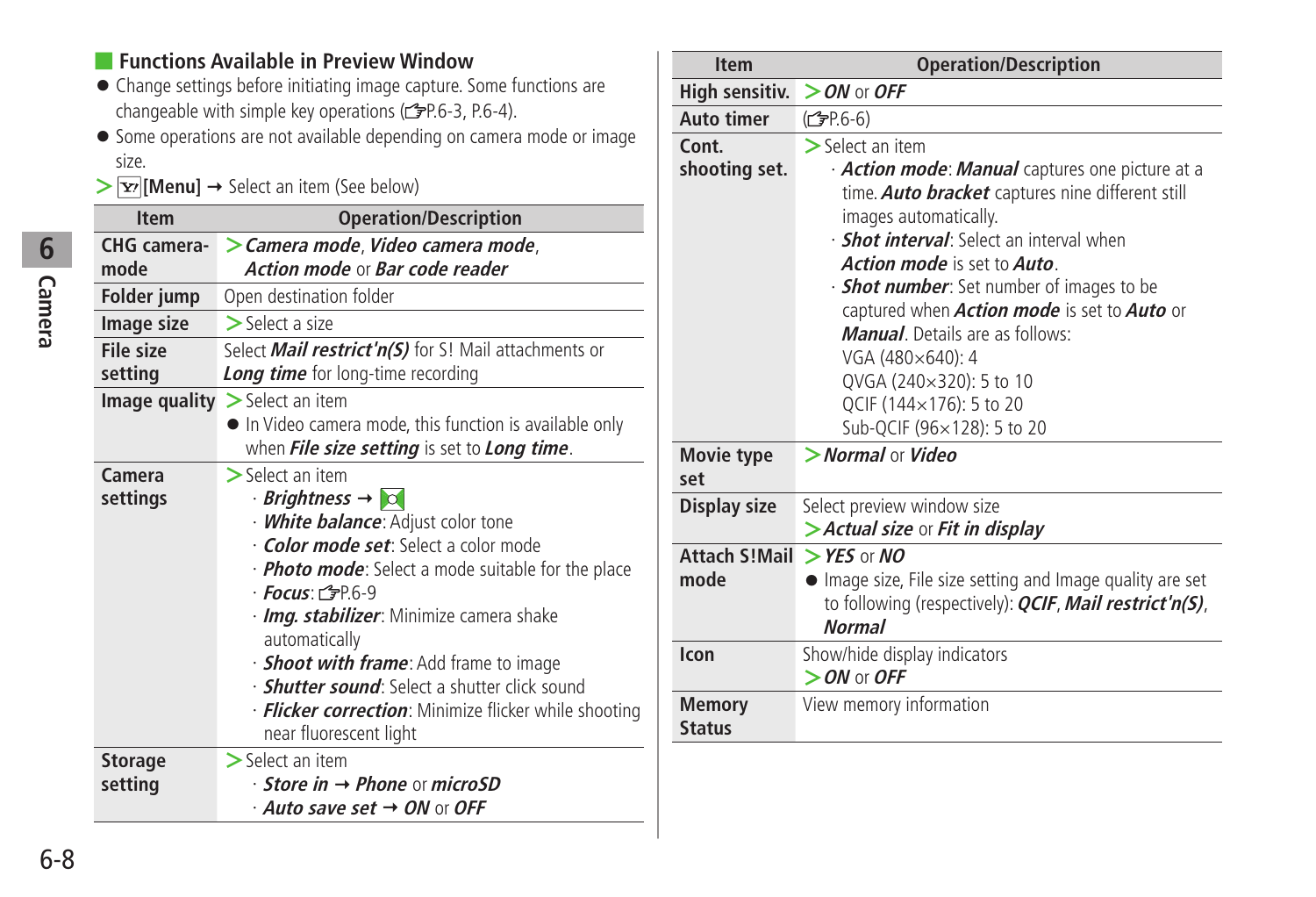### <span id="page-8-0"></span>■ **Functions Available after Shooting**

- Available only when **Auto save set** (**<del>e</del>P.6-8**) is **OFF**
- Some operations are not available depending on camera mode or image size.
- $\triangleright$  **[Menu]**  $\rightarrow$  Select an item (See below)

| <b>Item</b>                                           | <b>Operation/Description</b>                                                                                                         |
|-------------------------------------------------------|--------------------------------------------------------------------------------------------------------------------------------------|
| Play                                                  | Play back recorded video                                                                                                             |
| Save                                                  | $\geq$ Select a folder                                                                                                               |
| Store all/<br>animat'n                                | > Save or Mirror save $\rightarrow$ Select a folder $\rightarrow$ <new></new>                                                        |
| <b>Mirror save</b>                                    | $>$ Select a folder                                                                                                                  |
| Attach to<br>S! Mail                                  | Send file via S! Mail<br>> Select a folder → Create a message ( $\mathbb{C}$ From Step 2<br>on P.13-4)                               |
| Set display                                           | Set as wallpaper, Phone Book image, etc.<br>$\triangleright$ Select a folder $\rightarrow$ Select an item                            |
| Change<br>frame*                                      | > Select a frame $\rightarrow \lceil \bullet \rceil$ Set] $\rightarrow \lceil \bullet \rceil$ Save] $\rightarrow$ Select a<br>folder |
| Store in                                              | $>$ Phone or microSD                                                                                                                 |
| <b>Mirror</b><br>display/<br><b>Normal</b><br>display | Switch Mirror/Normal display                                                                                                         |
| Display size                                          | Set image size in preview window<br>> Actual size or Fit in display                                                                  |
| Icon                                                  | Show/hide display indicators<br>$>$ ON or OFF                                                                                        |
| Cancel                                                | Discard image to return to preview window                                                                                            |

\* Available only when shooting with frame

# **Focus Functions**

## **Changing Focus Settings**

**<Default> Camera mode: Face Detection Video camera/Action mode: Auto**

### **Select a focus setting according to occasion. Focus on Individual scenes automatically.**

- Face Detection (Camera mode only): For portraits
- Auto: Auto detection
- Close-up: For nearby objects
- Landscape: For distant landscapes
- **1** In Picture/Video Preview Window,
	- $\boxed{\circ}$  to select a setting  $\rightarrow \boxed{\circ}$

### **Face Detection**

- Detect up to three faces within 2.5 meters.
- Show yellow Focus Guide when a face is detected.
- Automatically focus on one face when more than one is detected (Focus guide turns yellow once focus is on the face.).
- Faces may not be detected in following conditions:
	- ・ Face is tilted.
	- ・ A part of face is covered by glasses, hat, mask or shadow.
	- ・ Face is too small, big or dark for screen.
	- ・ Face is at edge of screen.
- Shoot with Auto focus if detection fails.